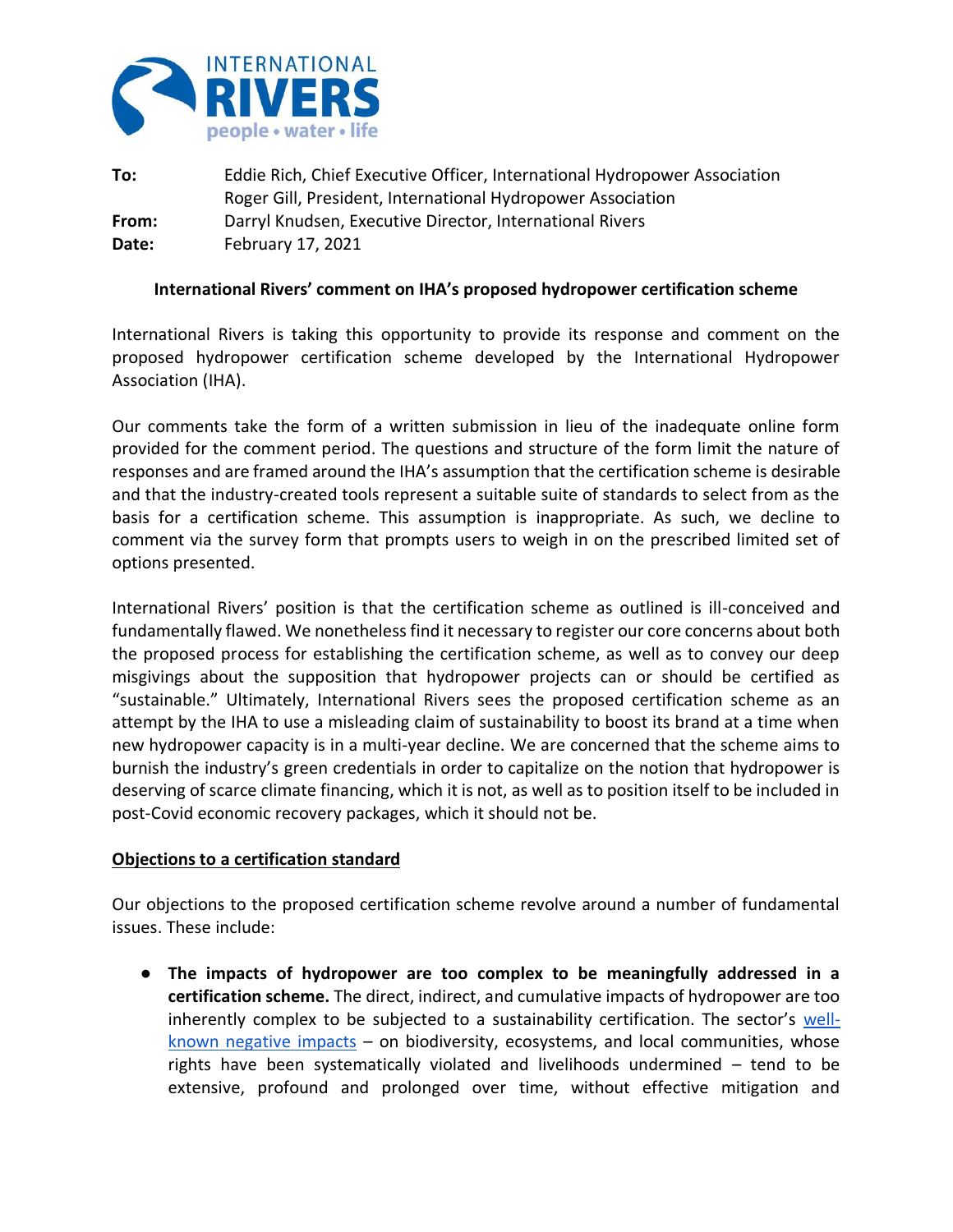reparations, even when palliative measures such as resettlement schemes are introduced. These negative impacts, which we outline in more detail below, are all either absent or tangential to the proposed process for project certification and help illustrate the scheme's shortcomings.

In our view, it is impossible for a hydropower project to be considered sustainable when, by its nature, negative impacts extend well beyond its immediate vicinity, and can have far-reaching impacts along a river's length. The cumulative impacts that projects have with other dams within a river basin as well as the induced impacts caused by the construction of transmission lines and roads into often remote areas are further complicating factors in designing and properly implementing a certification scheme. At the same time, dams are often proposed as a central component of industrial development plans, alongside large projects such as industrial waterways, or are developed to power mines or smelters, and the cumulative impacts are typically much more extensive and long-lasting than those of an individual project. Similarly, projects that are not selected through rigorous energy and river basin planning processes subjected to meaningful consultation with stakeholders cannot be deemed sustainable regardless of the quality of a project's impact assessment. The complex nature of these impacts further demonstrates the problematic proposal within the scheme to certify projects at particular project stages.

- **The effort is overly influenced and driven by the hydropower industry and is primarily concerned with promoting its IP-controlled tools.** While the IHA has taken steps to offer the semblance of independence through the creation of a working group and an industrydominated not-for-profit entity, this supposedly independent body is effectively controlled by the IHA and its allies and supporters. These actors have a vested and financial interest in promoting the notion of "sustainable hydropower," undermining trust and belief that the certification standard can be developed credibly. The fact that the process is led by one of the IHA's accredited assessors emphasizes the lack of meaningful separation and independence. Any multi-stakeholder group for the hydropower sector that excludes the voices of affected communities, indigenous peoples, fisherfolk, farmers, and academics cannot be deemed credible. As we lay out in detail below, the public comment period cannot be considered to have served this purpose.
- **The proposal to rely on IHA-accredited assessors to certify projects represents an inherent conflict of interest**. The IHA controls the accreditation of assessors, who are in the main drawn from the hydropower industry. It is a self-referential and self-interested system, with few critical voices or "outsiders" to the industry encouraged or facilitated to be part of the process. The process of assessment now is already heavily skewed toward engagement with the project developer/operator, with little credence given to impacted communities, or independent environmental or social expertise. Assessors have a business interest in remaining on the side of industry to gain more work. As proposed in the consultation paper, assessors can even become advocates for assessments, while project proponents can request specific assessors in their application for certification.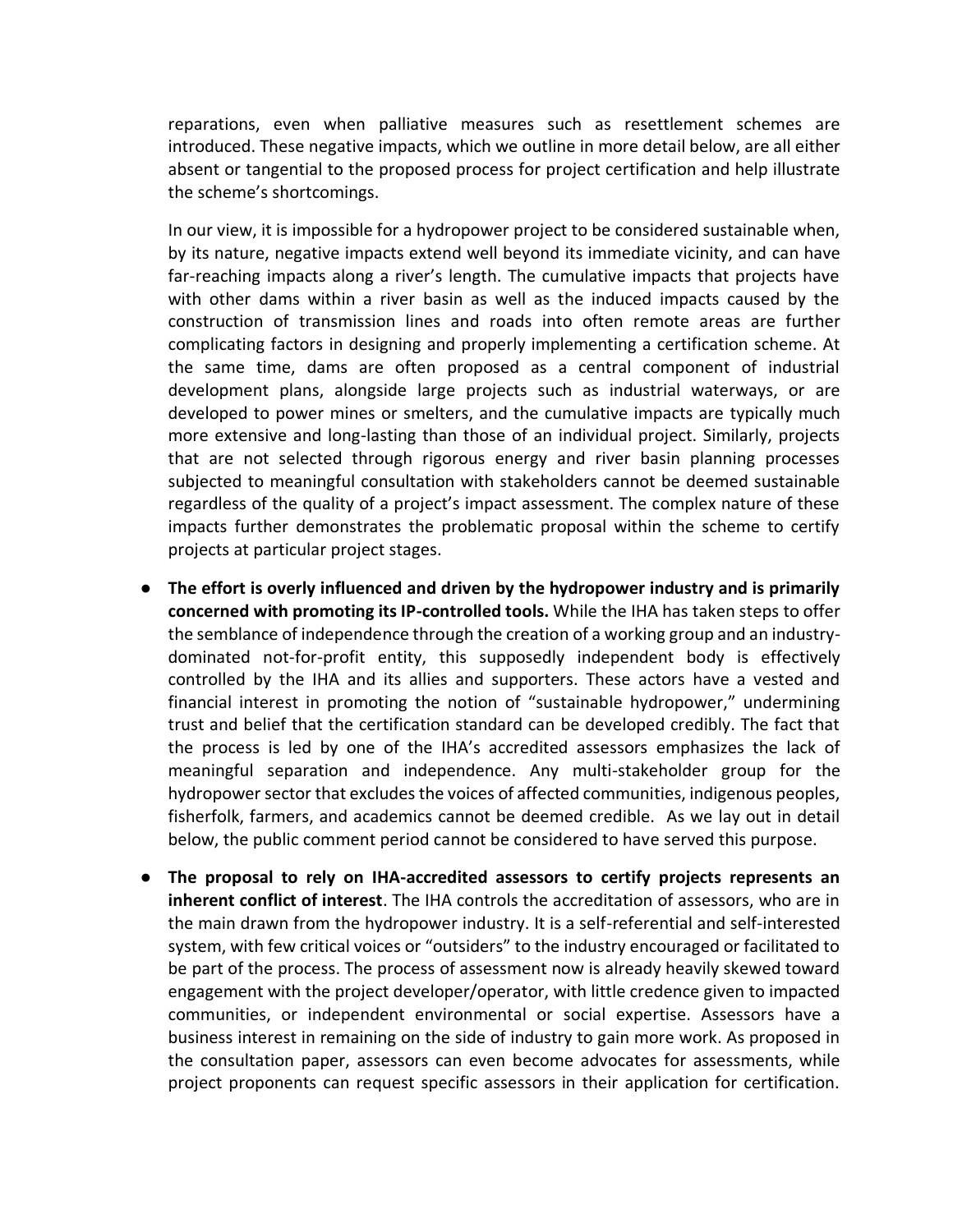This would make the proposed certification scheme inconsistent with ISEAL's impartiality principle proscribing conflicts of interest.

● **The IHA's sustainability tools are not fit for purpose.** The proposed tools are too limited in scope and fall short of international best practice in a number of areas, including cumulative impacts, human rights, environmental flows, gender impacts, and climate change. The ESG risk tool – which the IHA has heavily promoted as a cheaper and quicker alternative to the Hydropower Sustainability Assessment Protocol (HSAP) process and has recommended within the options paper as its preferred tool – largely amounts to a box ticking exercise conducted by assessors accredited by the IHA itself, and lacks any meaningful oversight. The ESG Gap Analysis Tool suffers from serious gaps and shortcomings, including on critical cross-cutting aspects such as consideration of women's issues and gender, the human rights of dam-affected peoples, and climate change. Even projects assessed under the ostensibly more rigorous HSAP process have, despite limited uptake, been used to promote manifestly unsustainable projects such as the  $Teesta V$  and [Jirau](https://archive.internationalrivers.org/resources/public-comments-on-official-hsap-assessments-8059) projects, which involved serious human rights violations. Meanwhile, the scope of assessments is too narrow and not appropriate for hydropower. They set too low a bar, and do not meaningfully assess or address some of the most significant sustainability and human rights concerns by omitting consideration of a project's potential downstream, upstream and cumulative impacts.

## **Process concerns**

The proposed process falls well short of the ISEAL principles that the options paper claims to aspire to, or even to meet basic good practice on process and consultation. Some of the issues with the process include:

- **The voices of those impacted are effectively excluded**. The time set aside for public comment ahead of the planned launch in September 2021 would be wholly inadequate for a robust process and proper consultation, and would simply not be credible. Rushing this process to approval in the midst of a pandemic while relying on online-only, and English-only comment periods to collect input falls far short of good practice. This would effectively exclude the voices of those who have borne the brunt of the impacts of hydropower projects, and does not bode well for meaningful community consultation in the eventual project assessments. These concerns extend further to the project level, where the grievance and appeals process is unnecessarily constrained and lacks independence, and shortcomings in the use of IHA's tools as a means for engaging communities are well known.
- **Fails to demonstrate the need for a certification process and a clear demand for it**. The primary beneficiaries of the scheme appear to be the hydropower companies that form the membership of the industry association and that would market the certification of their projects as "sustainable." The decision-making body overseeing the process is dominated by promoters of the industry, and key issue areas central to sustainability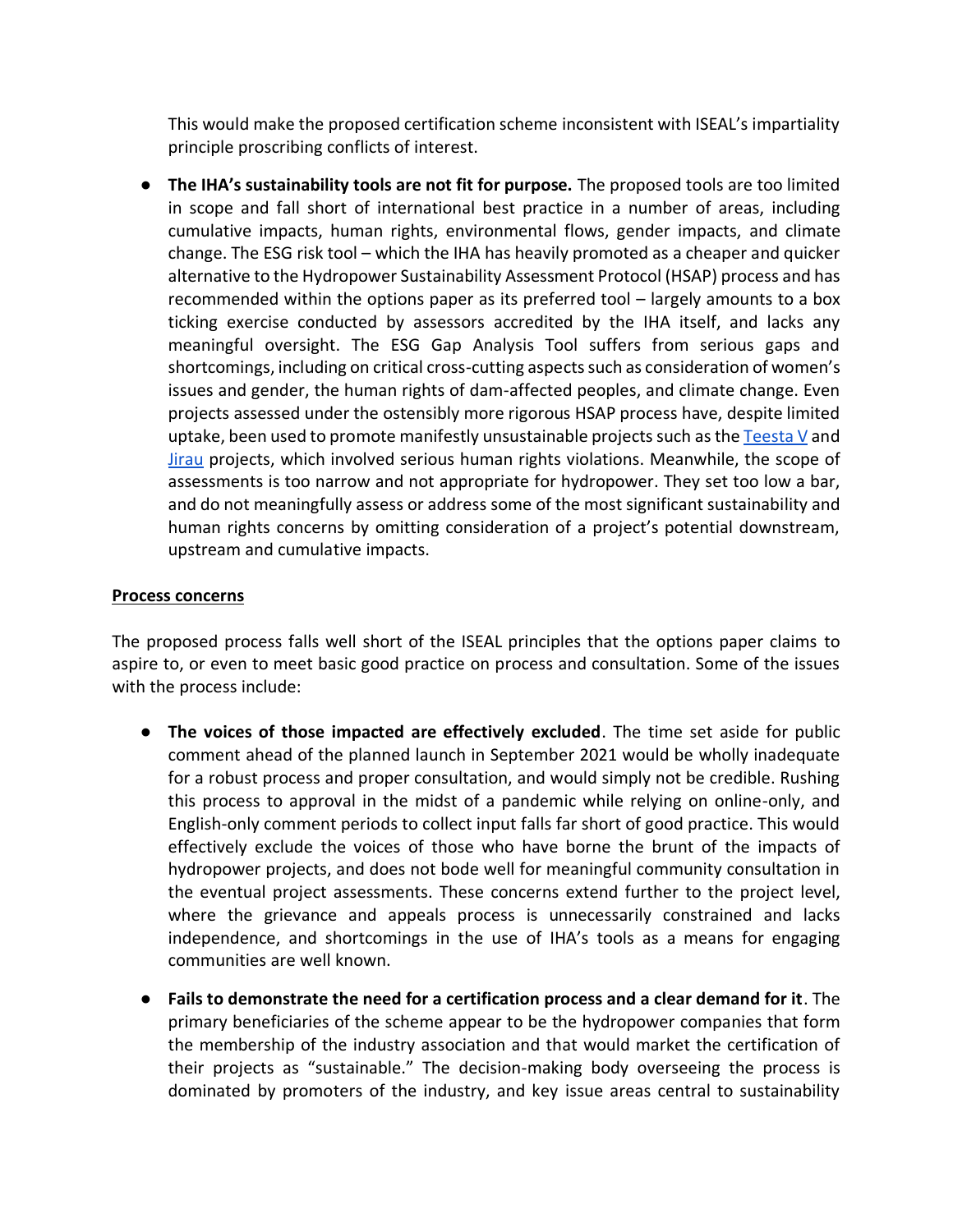questions around hydropower projects are not represented. For example, there is no representation on issues regarding meaningful consultation with communities, indigenous peoples' rights, including the right to Free, Prior, and Informed Consent (FPIC) and the highest international standards regarding involuntary resettlement – issues where the IHA's sustainability tools and application are particularly weak. The NGO representatives of the working group, while possessing expertise in their respective fields, cannot replace or represent the growing and diverse set of voices seeking to protect their rivers and communities from the proliferation of existing and planned dams.

- **Online input forms are narrow and prescriptive**. The online, prescribed portal for collecting comments through a survey form is wholly inadequate to capture input, particularly critical feedback. The form could charitably be considered "directed participation" with a series of leading questions to ascertain the level of support for a set of prescribed options. This format, which unnecessarily constrains the scope of possible options, is not consistent with good practice as it assumes the use of IHA's preferred tools by default and merely asks respondents to indicate their preferences among them. Beyond the specific shortcomings of the IHA's suite of tools, discussed above, this is objectionable purely from a process standpoint as it effectively ignored the many more robust tools, standards (such as IFC Performance Standards), and processes relevant to the hydropower industry (such as World Commission on Dams) and that have been developed by more credible bodies and which enjoy greater public support. Indeed, the options paper suffers from an excessive focus on the process for achieving certification and inadequate attention paid to and analysis of the contents of the proposed standard itself.
- **Options for standards are narrowed only to the industry's own tools**. The options presented in the survey, and the paper as a whole, are limited to varying combinations of tools the industry association itself developed, and from whose use the IHA itself would benefit financially. The paper assumes that commenters are deeply familiar with or have the time to research the differences between specific proposed tools – likely true of IHA members but virtually no one else – and does not present a digestible summary of what each approach entails. Beyond purely financial benefits, the IHA is trying to boost its own credibility through promotion of its own tools. The consultation paper even admits that "The Standard aims to lift the visibility and status of the existing [sustainability tools]" and indicates their intention of using the tools' adoption within the certification scheme to make the case for serving as a basis for financing mechanisms.

## **Steps the industry can take toward addressing sustainability concerns**

There are a number of steps that the hydropower industry and prospective financiers can take toward addressing sustainability concerns within their industry and products. Foremost among them is to compensate and ensure effective reparations for the long-unaddressed and underassessed social and environmental impacts of existing dams.